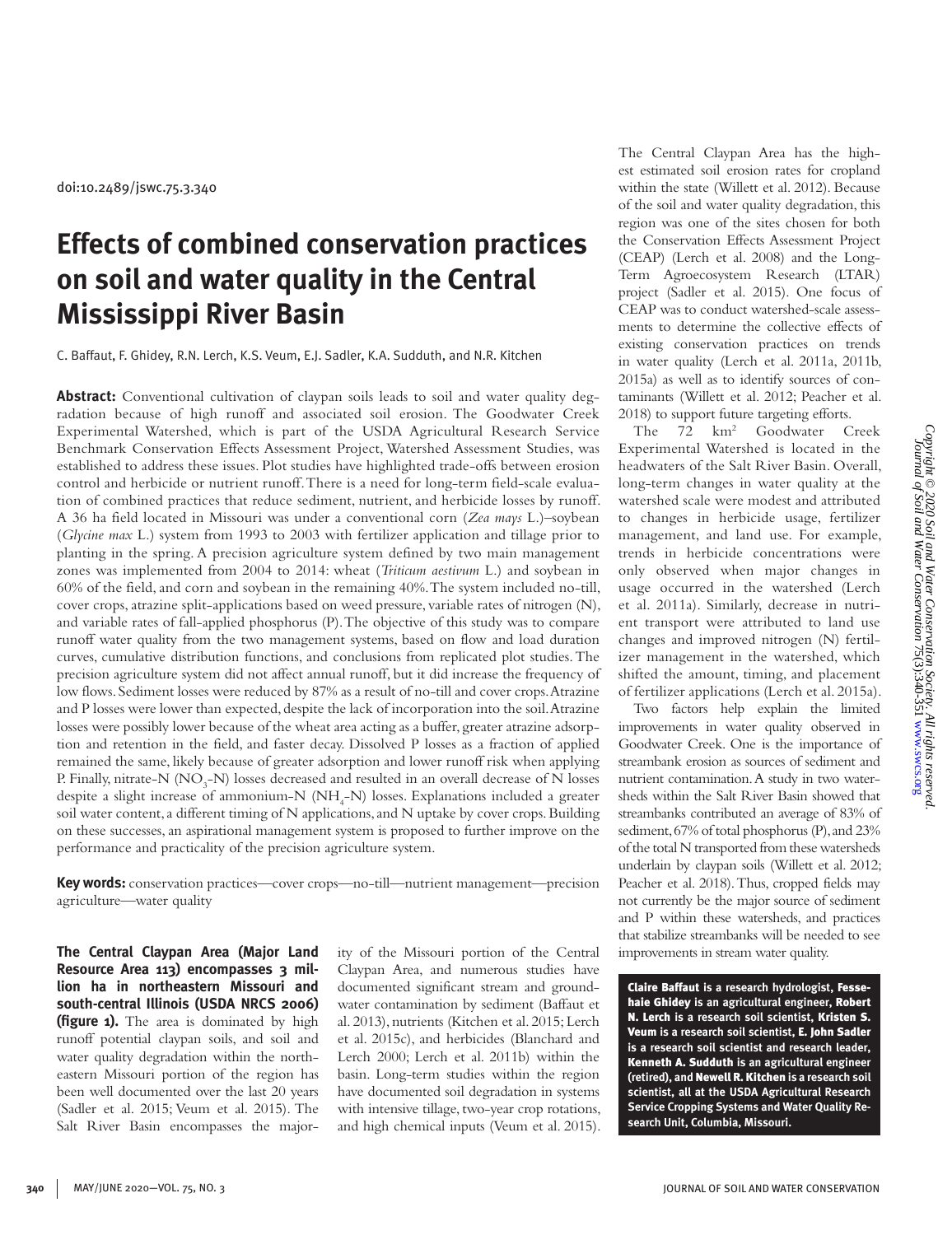

Another factor is the extent of conservation practice implementation. In 2006, 14.7% of the Goodwater Creek Experimental Watershed was protected by at least one conservation practice (Lerch et al. 2011a). Assuming the same implementation rate as occurred between 1990 and 2006, there may currently be 23% of the watershed protected by the time of this writing. Moreover, practices heavily focused on grass waterways and terraces, which are very effective for field erosion control but have limited effect on dissolved-phase herbicide or nutrient transport. They are also among the most costly conservation practices to implement. There is a need for practices that producers are willing to implement and that control erosion as well as reduce nutrient and herbicide transport. Plot studies have highlighted trade-offs between practices designed to reduce edge-of-field transport of specific constituents. One major trade-off concerns no-till, which is effective at reducing soil erosion, but increases the transport of surface applied herbicides (Ghidey et al. 2005; Lerch et al. 2013) and dissolved P (Smith et al. 2015; Verbree et al. 2010). Thus, there is a need to evaluate the combined effect of multiple practices on water quality with the

goal of addressing multiple contaminants and transport modes (i.e., dissolved-phase versus sediment-bound).

One approach to an integrated system of practices that could sustain production yet benefit water quality is a precision agriculture system (PAS). Using profitability data analysis, Kitchen et al. (2005) developed a comprehensive PAS for a 36 ha field located in the Goodwater Creek Experimental Watershed. From 1993 to 2003, the field was managed under a conventional system that represented the dominant cropping practices in the region: a corn (*Zea mays* L.)–soybean (*Glycine max* L.) rotation with high chemical inputs and intensive tillage. The depth of topsoil above the claypan, a dense and high clay content layer with very low permeability (Kitchen et al. 1999), has been linked to runoff generation and associated transport of pollutants (Lerch et al. 2005) as well as to productivity (Kitchen et al. 2005) on this field. The spatial variability in topsoil depth is related to soil loss over the last 100 to 150 years within the field, and controls the soil quality and crop productivity patterns currently observed. It may also control water quality, as Mudgal et al. (2012) demonstrated using a simulation model.

The PAS design included three zones with one management system for zones A and B (figure 2), and one for zone C, based on the expectation that these systems would improve profitability and conserve soil and water resources. The PAS was targeted to these areas with the following objectives: (1) reduce production costs while stabilizing crop yields and improving crop water use efficiency; (2) improve surface runoff quality by reducing sediment, herbicide, and nutrient loss; (3) reduce the leaching of nitrates  $(NO<sub>3</sub>)$  to groundwater; and (4) improve soil quality by reducing topsoil loss, improving soil structure and infiltration, and building organic matter. After 11 years of PAS on this field, Yost et al. (2017) concluded that the greatest production benefit of PAS was reduced temporal variability of yields. They did not observe improvement in yields. Yet, profitability was sustained (Yost et al. 2019) in spite of the additional costs incurred under the PAS. Producers and farm land owners would most likely be motivated to implement these practices because of reduced variability (and therefore uncertainty) in profitability and income. Enhancements of soil and water quality by the PAS are desirable environmental outcomes that need to be evaluated.

One challenge of field experiments is to have access to replicated fields for statistical comparison of the treatments. Helmers et al. (2012) used a balanced incomplete block design conducted at three locations across 12 field-size row crop watersheds in Iowa to study the effects of varying filter strip size and placement on contaminant transport in runoff. This highlights the difficulty in designing a replicated catchment experimental study with a randomized complete block design. An alternative is to define blocks and drainage areas that are sufficiently small to be replicated within a larger area and randomly assigned a treatment (Bosch et al. 2012). Such designs can result in drainage areas too small to address the problem of spatial variability within a drainage area. Another is to have paired watersheds (Udawatta et al. 2011), in which a baseline period is used to derive the relationship between the outcome in two or more watersheds, and a treatment period is used to investigate the effect of a specific treatment in one of the watersheds.

Implementing treatments successively in the same field or watershed is another option: these designs are sometimes called pre-post, before-after, or paired in-time. Analysis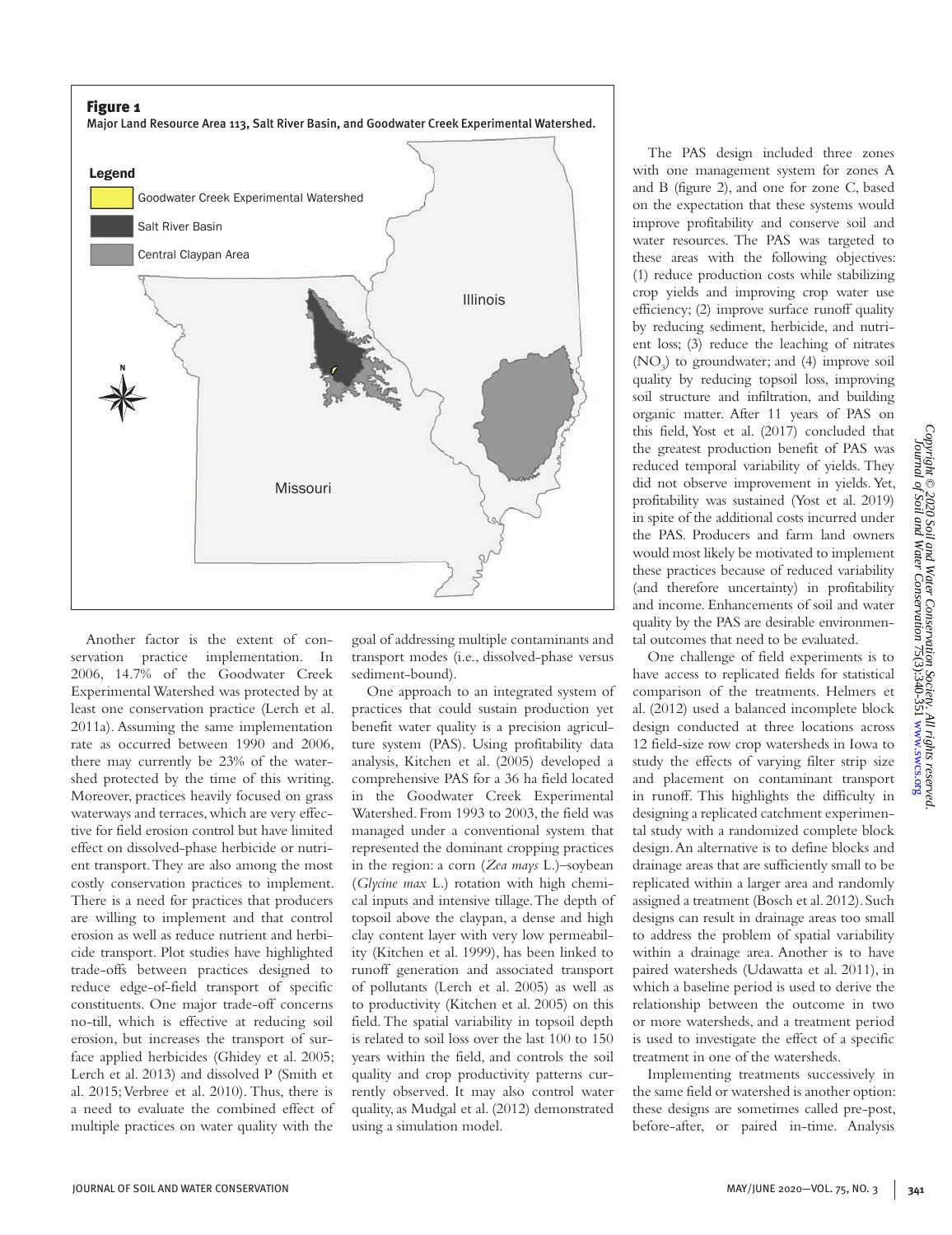## Figure 2

Average long-term profitability map (left) and crop management zones (right) identified to target production and conservation priorities of the Precision Agriculture System. For detailed description of these management zones, see Kitchen et al. (2005).



of variance techniques cannot be applied because the data points for each treatment are not independent of each other nor are treatments randomly assigned to experimental units. However, the data can be analyzed on the basis of cumulative distribution functions (Spooner et al. 1985).

This is the approach used in this study, in which we use statistical methods based on daily runoff and export of sediment and nutrients to compare the impacts of management over the two periods. The goal of this study was to compare the environmental impacts of the conventional and PAS management systems on the same field over separate 11-year periods (1993 to 2003 for conventional and 2004 to 2014 for PAS). Specific objectives of this study were to (1) compare runoff discharge and water quality over the two periods, and (2) use adjacent replicated plot studies on soil and water quality to inform the results.

### Materials and Methods

*Study Field.* The area under study is a 36 ha field located in Boone County in Missouri (39°13'48" N, 92°07'12" W). The field soils and topography are characteristic of those found on a dominant fraction of the cropland in the Goodwater Creek Experimental Watershed: low slopes (<3%) and claypan soils that belong to the Adco-Mexico-Putnam association. In this field, the top of the claypan was found at depths ranging from the soil surface on the steepest parts of the field to as much as 100 cm around the channel

at the bottom of the field. Average annual precipitation over the study period (1993 to 2014) was 1,022 mm, and average annual minimum and maximum daily temperatures were 6.8°C and 17.6°C, respectively.

During the conventional period, the field was managed under a corn–soybean rotation with fertilizer application and tillage prior to planting in the spring. In 1995, heavy spring rains prevented timely planting of corn, and a sorghum (*Sorghum bicolor* L.) crop was planted in late June. In addition, a tillage operation took place in December of 1995 to address the soil compaction caused by the heavy spring rains. Otherwise, tillage occurred in the spring: one or two passes (disk or cultivator) prior to planting to loosen the ground, kill weeds, and prepare the seedbed, and one pass just before planting to incorporate fertilizers and herbicides. Fertilizer applications were uniform throughout the field and made during the corn year of the rotation (table 1). Fertilization usually consisted of preplant broadcast liquid urea-ammonium nitrate (UAN) solution, inorganic P (either diammonium phosphate [DAP] or monoammonium phosphate [MAP]), potassium (K), and lime, which were then incorporated by tillage. Herbicides included atrazine and alachlor or metolachlor on corn, and alachlor or metolachlor and imazaquin on soybeans. Table 1 shows the application rates of agricultural inputs considered in this study: N, P, and atrazine.

During the PAS period, the crop area was divided into three zones (figure 2): a wheat (*Triticum aestivum* L.)–soybean rotation in zones A and B (21 ha or 60% of the field) where corn had been found unprofitable for the most part, and a corn–soybean rotation in zone C (15 ha or 40% of the field). Both cropping systems included winter or summer cover crops as needed, and there was no use of tillage for any of the crops. One exception to that protocol occurred in August of 2007 when sediment was leveled to mitigate pooling of water in the area immediately above the weir, resulting in soil disturbance. Zone B included the land around the drainage channel of the field. For practicality reasons, zone B was initially managed with the same system as in zone A (soybean–wheat) but included permanent stiff-stem grasses planted at critical points along the drainage channel to control erosion. Herbicide applications for the grain crops caused the stiff-stem grasses to practically disappear by 2008, a time by which benefits from no-till and cover crops had become sufficient to not require specific management in zone B.

Both N and herbicide applications were split between planting and in-season (table 2). Nitrogen fertilization for corn and wheat included surface-applied UAN at planting and in-season top-dress applications with variable rates as a function of need determined using commercial ground-based crop canopy light reflectance sensors (USDA NRCS 2009; Kitchen et al. 2010). A small amount of starter fertilizer was placed with

#### Table 1

Fertilizer and atrazine herbicide rates applied on corn under the conventional system from 1993 to 2003.

| Year           | Nitrogen (kg ha $^{-1}$ ) | $P(P_2O_5)$ (kg ha <sup>-1</sup> ) | Atrazine ( $kg$ ha <sup>-1</sup> ) |
|----------------|---------------------------|------------------------------------|------------------------------------|
| 1993           | 190                       | 43 (99)                            | 2.24                               |
| 1995 (sorghum) | 123                       | 27(61)                             | 1.94                               |
| 1997           | 190                       | None                               | 2.47                               |
| 1999           | 190                       | None                               | 2.24                               |
| 2001           | 190                       | 39(90)                             | 1.94                               |
| 2003           | 190                       | 12(27)                             | 2.24 (split application)           |
|                |                           |                                    |                                    |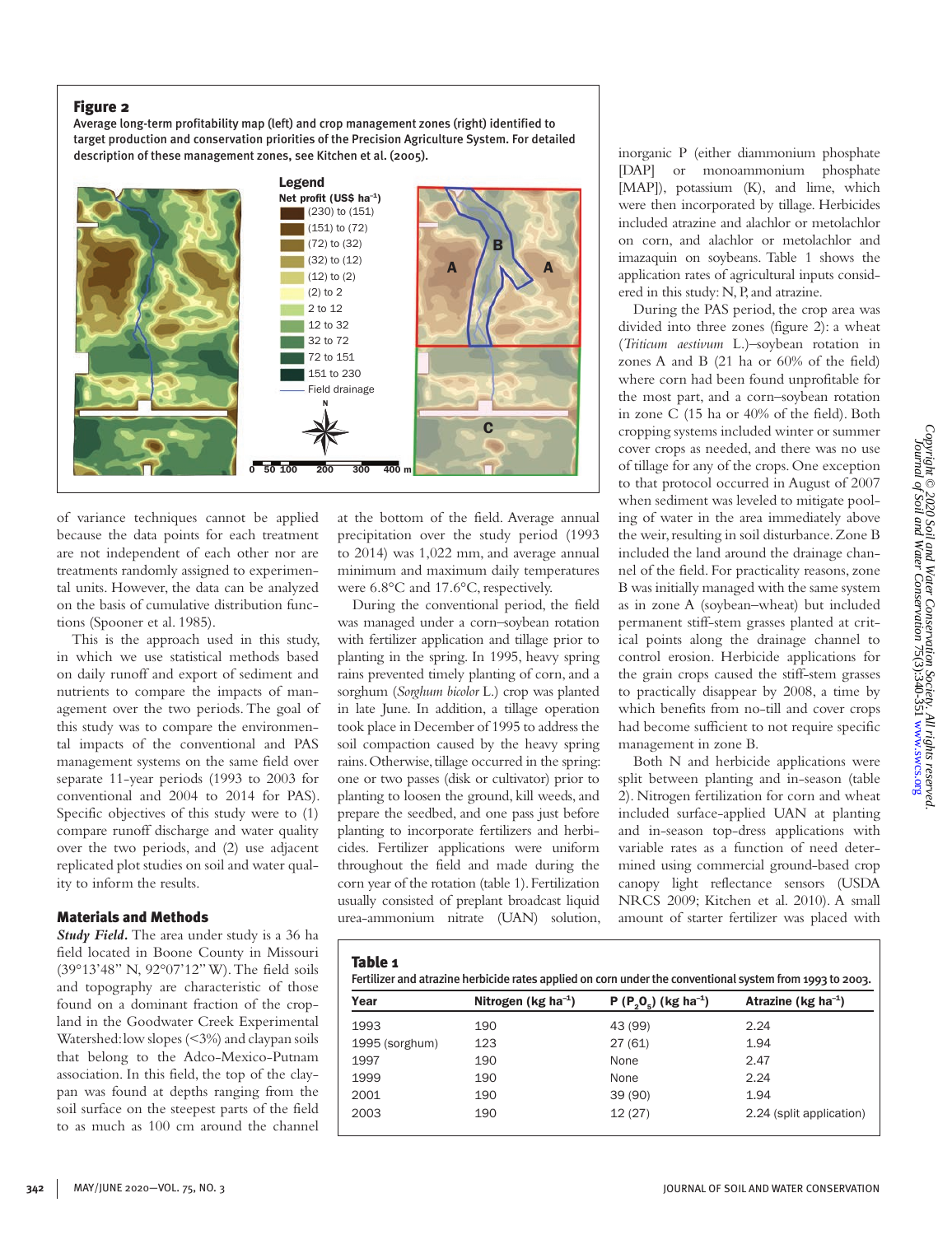| <b>Practice</b> | Years |         | Zones Description*                                                                                                                                                        |
|-----------------|-------|---------|---------------------------------------------------------------------------------------------------------------------------------------------------------------------------|
| Crop rotation   | Odd   | A, B    | Winter wheat (planted in fall of even years)                                                                                                                              |
|                 |       | C       | Corn                                                                                                                                                                      |
|                 | Even  | All     | Soybean                                                                                                                                                                   |
| Cover crop      | Odd   | A, B    | Medium red clover in 2005, sudangrass in 2007, legume and nonlegume mix in other years seeded in late                                                                     |
|                 |       |         | summer (August)                                                                                                                                                           |
|                 |       | С       | Cereal rye in 2005, legume and nonlegume mix in 2013 following corn harvest                                                                                               |
|                 | Even  | A, B    | Winter wheat seeded after soybean harvest                                                                                                                                 |
|                 |       | C       | Annual ryegrass in 2006, legume and nonlegume mix in other years seeded in fall after soybean harvest                                                                     |
| Tillage         | All   | A, B, C | No-till (except in the spring of 2004 as no-till started in the fall, and grading work to shape the waterway just                                                         |
|                 |       |         | upstream of the weir in 2007)                                                                                                                                             |
| Atrazine        | Odd   | A, B    | Winter wheat: no atrazine                                                                                                                                                 |
|                 |       | C       | Corn: 1.7 to 2.5 kg ha <sup>-1</sup> of atrazine, split applied, some preplant but most postemerge                                                                        |
|                 | Even  |         | A, B, C Soybean: no atrazine                                                                                                                                              |
| N fertilization | Even  |         | A, B, C Soybean: none                                                                                                                                                     |
|                 | Odd   | A, B    | Winter wheat: 20 to 50 kg N ha <sup>-1</sup> at planting in October of previous year; 50 to 110 kg N ha <sup>-1</sup> in late March or                                    |
|                 |       |         | early April, top-dress, variable rate using canopy reflectance sensors                                                                                                    |
|                 |       | C       | Corn: 20 to 60 kg N ha <sup>-1</sup> at planting; 100 to 150 kg N ha <sup>-1</sup> in-season early June to mid-July, top-dress, variable                                  |
|                 |       |         | rate using canopy reflectance sensors                                                                                                                                     |
|                 | 2005  |         | 21 kg N ha <sup>-1</sup> starter N at planting, with corn seed                                                                                                            |
|                 |       |         | 142 kg N ha <sup>-1</sup> average, mid-July, top-dress, variable rate                                                                                                     |
|                 | 2007  |         | 7 kg N ha <sup>-1</sup> starter N at planting, with corn seed                                                                                                             |
|                 |       |         | 34 kg N ha <sup>-1</sup> at planting, broadcast                                                                                                                           |
|                 |       |         | 134 kg N ha <sup>-1</sup> early July, top-dress, uniform rate                                                                                                             |
|                 | 2009  |         | 3 kg N ha <sup>-1</sup> starter N at planting, with corn seed                                                                                                             |
|                 |       |         | 56 kg N ha <sup>-1</sup> at planting, subsurface placed                                                                                                                   |
|                 |       |         | 108 kg N ha <sup>-1</sup> average, early July, top-dress, variable rate                                                                                                   |
|                 | 2011  |         | 3 kg N ha <sup>-1</sup> starter N at planting, with corn seed                                                                                                             |
|                 |       |         | 57 kg N ha <sup><math>-1</math></sup> at planting, broadcast                                                                                                              |
|                 |       |         | 126 kg N ha <sup>-1</sup> average, mid-July, top-dress, variable rate                                                                                                     |
|                 | 2013  |         | 3 kg N ha <sup>-1</sup> starter N at planting, with corn seed                                                                                                             |
|                 |       |         | 56 kg N ha <sup>-1</sup> at planting, broadcast                                                                                                                           |
|                 |       |         | 143 kg N ha <sup>-1</sup> average, early July, top-dress, variable rate                                                                                                   |
| P fertilization | 2004  | A, B, C | 37 kg P ha <sup>-1</sup> (85 kg P <sub>2</sub> O <sub>5</sub> ha <sup>-1</sup> ), incorporated by tillage for seed bed preparation (no-till started in fall of 2004), May |
|                 | 2005  | C       | 13 kg P ha <sup>-1</sup> (30 kg P <sub>2</sub> O <sub>5</sub> ha <sup>-1</sup> ), with corn seed, April                                                                   |
|                 | 2006  | A, B    | 79 kg P ha <sup>-1</sup> (180 kg P <sub>2</sub> O <sub>5</sub> ha <sup>-1</sup> ), broadcast, February                                                                    |
|                 |       |         | 2 kg P ha <sup>-1</sup> (4 kg P <sub>2</sub> O <sub>5</sub> ha <sup>-1</sup> ), with wheat seed, October                                                                  |
|                 |       | C       | 22 kg P ha <sup>-1</sup> (50 kg P <sub>2</sub> O <sub>s</sub> ha <sup>-1</sup> ), variable rate, broadcast, February                                                      |
|                 |       |         | 2 kg P ha <sup>-1</sup> (4 kg $P_2O_5$ ha <sup>-1</sup> ), at cover crop planting, October                                                                                |
|                 | 2007  | C       | 10 kg P ha <sup>-1</sup> (22 kg P <sub>2</sub> O <sub>5</sub> ha <sup>-1</sup> ), with corn seed, April                                                                   |
|                 | 2008  | A, B    | 39 kg P ha <sup>-1</sup> (90 kg P <sub>2</sub> O <sub>5</sub> ha <sup>-1</sup> ), uniform, broadcast, October                                                             |
|                 |       | С       | 11 kg P ha <sup>-1</sup> (25 kg $P_2O_5$ ha <sup>-1</sup> ), variable rate, broadcast, October                                                                            |
|                 | 2009  | C       | 6 kg P ha <sup>-1</sup> (13 kg P <sub>2</sub> O <sub>5</sub> ha <sup>-1</sup> ), with corn seed, May                                                                      |
|                 | 2011  | C       | 6 kg P ha <sup>-1</sup> (13 kg P <sub>2</sub> O <sub>5</sub> ha <sup>-1</sup> ), with corn seed, April                                                                    |
|                 | 2013  | C       | 6 kg P ha <sup>-1</sup> (13 kg P <sub>2</sub> O <sub>5</sub> ha <sup>-1</sup> ), with corn seed, May                                                                      |
|                 |       | A, B, C | 39 kg P ha <sup>-1</sup> (90 kg P <sub>2</sub> O <sub>5</sub> ha <sup>-1</sup> ), variable rate, broadcast, November                                                      |
|                 | 2014  | A, B, C | 39 kg P ha <sup>-1</sup> (90 kg P <sub>2</sub> O <sub>5</sub> ha <sup>-1</sup> ), variable rate, broadcast, October                                                       |

\*Cereal rye (*Secale cereals* L.); medium red clover (*Trifolium pratense* L.); annual ryegrass (*Lolium multiflorum* Lam.); and sudangrass (*Sorghum sudanense* P. Stapf).

the seed at planting. In 2009, subsurface application of N fertilizer at planting was implemented to decrease volatilization losses. This was not repeated in 2011 and 2013 because of practical issues with the subsurface application, which resulted in uneven application rate. Instead, a volatilization inhibitor was added each time that N fertilizer was surface applied. In-season side-dressed N was dribbled on the ground surface near the plant instead of being knifed-in because the size of the plants at the time of the operation required a high-clearance applicator, and the one available could not support soil-engaging tools. Although sensor-controlled N application is possible earlier in the season when a tractor system can be used for subsurface fertilizer placement, later application is advantageous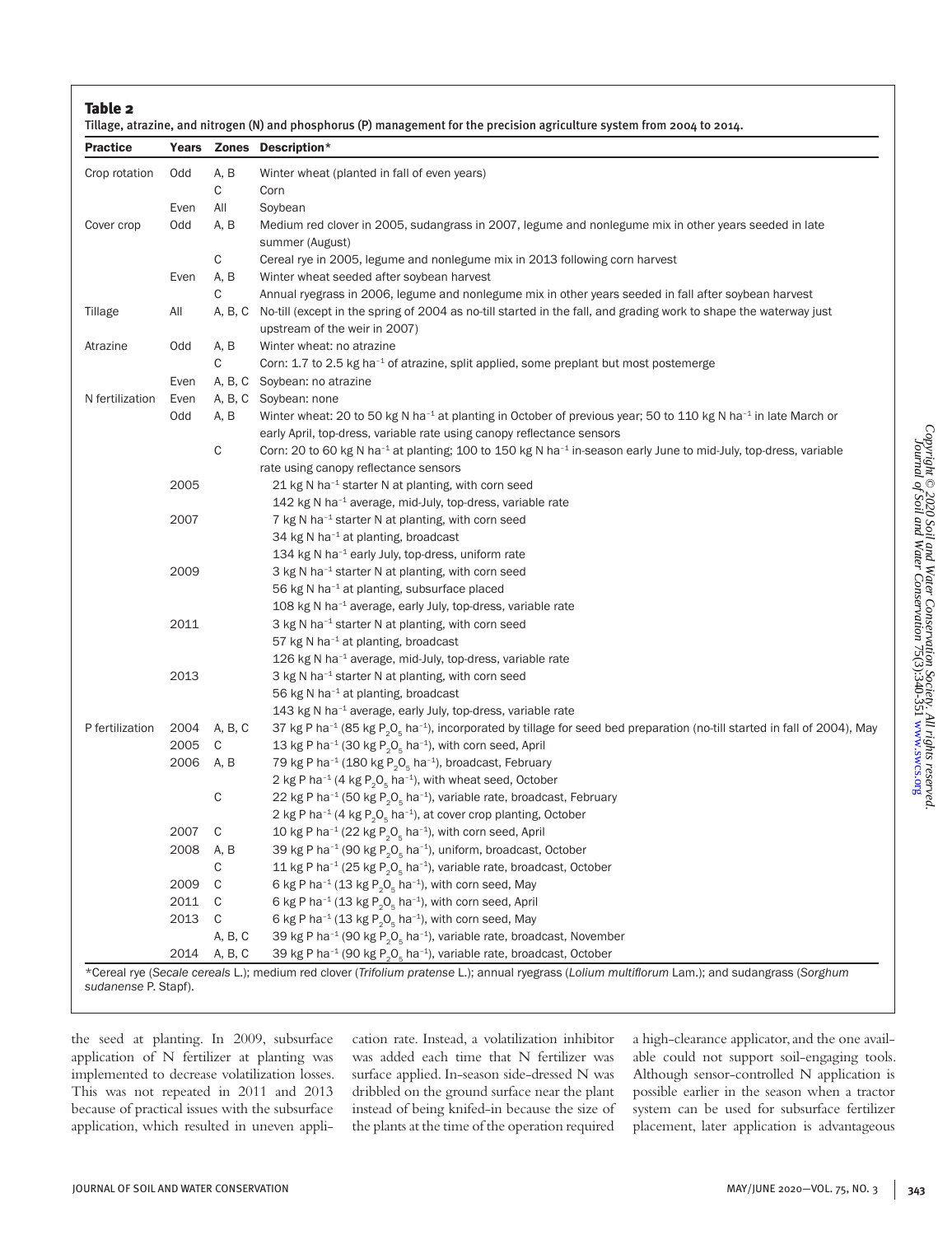both to better synchronize N application with corn N uptake and to improve the sensitivity of sensor measurements to crop N differences (Kitchen et al. 2010). Table 2 includes rates for the compounds considered in this study: N, P, and atrazine. A full description with information for K and lime applications is given by Yost et al. (2017).

*Runoff Quantity and Quality Data.*  Measurement of runoff stage and discharge over a 3:1 broad-crested v-notch weir constructed at the outlet of the field has been described in detail by Baffaut et al. (2015). The vertical wall of the weir extends to 1 m belowground such that the structure captured all surface runoff and the shallow subsurface lateral flow from the field. While the field total area was 36 ha, the drainage area at the weir was limited to 31.6 ha (Mudgal et al. 2012) and included 12.5 ha of zone C (41% of drainage area) and 19.1 ha of zones A and B (59% of drainage area). Baffaut et al. (2013), Lerch et al. (2015b, 2015c), and Mudgal et al. (2012) have described the equipment used to collect automated flow proportioned runoff samples; the laboratory analysis methods used to determine sediment, nutrient, and herbicide concentrations; and the data processing methods to calculate daily loads. While there were some changes in equipment over the 22 years, the sampling regime (discharge to trigger sampling and sampling flow interval) remained the same over the whole period.

*Data Analysis.* The comparison of environmental outcomes during the conventional and PAS periods relied on statistical methods based on daily edge-of-field runoff and export of sediment, atrazine, and nutrients  $(NO<sub>3</sub>-N, ammonium-N [NH<sub>4</sub>-N],$  and dissolved P). Daily discharge (expressed as a depth over the drainage area) and constituent loads obtained during the conventional and PAS periods were compared based on (1) average annual totals expressed as a fraction of applied amounts, (2) flow and load duration curves, and (3) cumulative distribution functions. Annual mean, median, and standard deviation of daily precipitation, flow, and loads were calculated for each management system. For atrazine, the analysis used years when atrazine was applied and measured: odd years from 1993 to 2001 and 2005 to 2013 for the conventional and PAS systems, respectively. The year 2003 was excluded because atrazine was applied but inadvertently not analyzed in the water samples during that transition year. For other variables, all years were used. Losses

were also calculated as a fraction of applied amounts. If the application was not annual, losses and applied amounts were aggregated over the relevant number of years. For N, we combined the  $NO_3$ -N and  $NH_4$ -N losses in order to make the relative comparison with total N inputs. No statistical test was applied since annual values do not represent a true replication of the system. Average annual values determined the direction and magnitude of the change.

Flow duration curves relate daily flow value to their frequency of exceedance, also known as the flow duration interval. After ranking daily flow values in decreasing order, each value was assigned a frequency calculated with the Cunnane (1978) formula (equation 1):

$$
p_k = 1 - \frac{k - 0.4}{N + 0.2}, \tag{1}
$$

where  $p_k$  is the frequency of exceedance (i.e., the frequency at which a daily value exceeds this value), *k* is the rank of the daily value, and *N* is the total number of days in the data set. With  $k$  varying from 1 to  $N$ ,  $p_k$ varies between 0 and 1. The load duration curve is the plot of daily constituent loads as a function of the flow duration interval of the corresponding daily flow value. To determine if a water quality change had occurred as a result of the management, we applied a variant of the quantile-quantile plot method proposed by Spooner et al. (1985) where concentration data are ranked, and mean concentrations are calculated for each percentile for both periods and plotted against each other. The regression slope is then compared to one. In this study, availability of continuous discharge and flow weighted concentration data allowed a similar analysis based on daily loads. Median loads calculated for each percentile of flow duration interval for the two periods were plotted against each other, and the regression slope statistically compared relative to one. The method requires a similar range of flows during the before and after treatment periods, and this condition was met as well (see below).

Cumulative distribution functions (CDF) relate daily values to the frequency at which the variable (flow or load) was less or equal to that value. Although similar to the flow or load duration curve, the CDF considers the frequency of the daily load value directly, not the frequency of the corresponding flow

value. Cumulative distribution functions were statistically compared using the nonparametric Kolmogorov-Smirnov test using the NPAR1WAY Procedure of SAS (SAS Institute 2011) at  $p \le 0.05$  for daily precipitation, daily flow, and daily  $NO_3$ -N,  $NH_4$ -N, dissolved P, and sediment loads using 1993 to 2003 data for the conventional period, and 2004 to 2014 for the PAS period. For atrazine, the test was based on only the years where atrazine was applied and analyzed in the runoff samples: odd years from 1993 to 2001 for the conventional period, and odd years from 2005 to 2013 for the PAS period.

*Adjacent Replicated Plots.* Thirty large plots  $(20 \times 200 \text{ m})$  adjacent to the field under study were established in 1991. Replicated management systems including the conventional system in this study, a no-till corn–soybean system, and a no-till corn–soybean–wheat with cover crops were consistently implemented from 1996 to 2010, with each phase of the rotation replicated three times each year. Runoff and water quality were monitored in the corn phase of the rotation from 1997 to 2002 on two of the three replicates. No management replicated the PAS because it was specifically designed for the field and included multiple zones, which was not feasible on plots. Data from these plots were analyzed for runoff (Baffaut et al. 2015) and herbicide losses (Ghidey et al. 2005). In 2008, a soil quality assessment was conducted (Veum et al. 2015) using soil samples collected from 0 to 5 and 5 to 15 cm depth layers across three landscape positions (summit, backslope, and toeslope) to contrast the conventional system and the no-till corn–soybean–wheat rotation with cover crops. In addition, long-term effects of these cropping systems were estimated using model simulation (Baffaut et al. 2019). The conclusions of these analyses were used as needed to explain the differences in water quality from the field under study during the conventional and PAS periods.

## Results and Discussion

*Average Annual Values.* Precipitation did not change appreciably over the two periods (table 3). The number of years under each management (11) was sufficiently long that each period included normal, wet, and dry years. Average annual precipitation varied by only 4% between the two periods. The driest summer during the conventional period was 1999 (74 mm) and the wettest was 1993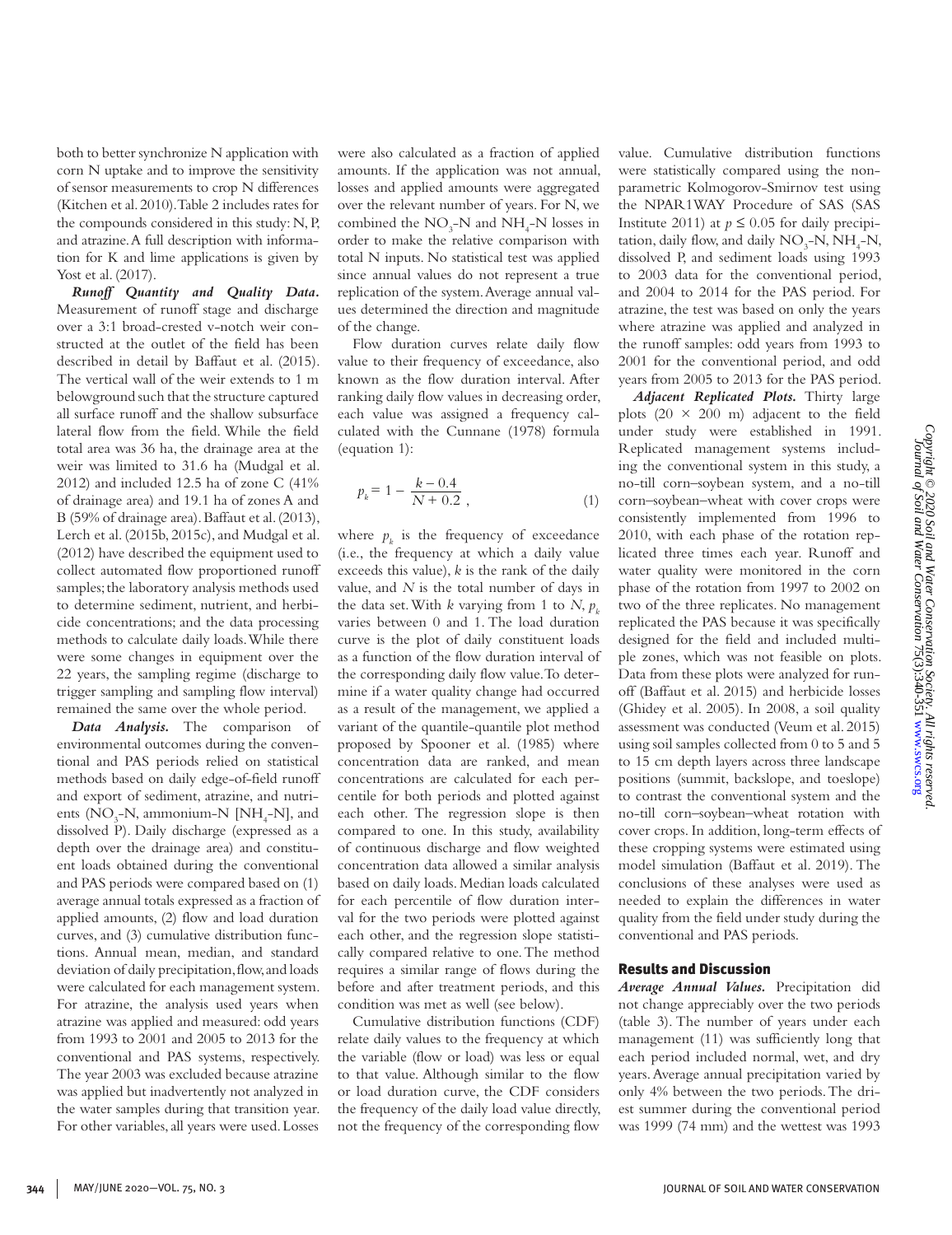## Table 3

Average annual flow, herbicide, nutrient, and sediment export under the conventional (CONV) and precision agriculture (PAS) systems.

|                                                   | Average annual value (coefficient of variation [%]) |            |                |            |             |            |
|---------------------------------------------------|-----------------------------------------------------|------------|----------------|------------|-------------|------------|
|                                                   | Inputs                                              |            | <b>Outputs</b> |            | Loss $(\%)$ |            |
| <b>Variable</b>                                   | <b>CONV</b>                                         | <b>PAS</b> | <b>CONV</b>    | <b>PAS</b> | <b>CONV</b> | <b>PAS</b> |
| Precipitation (mm)                                | 1,003(16)                                           | 1,042(24)  |                |            |             |            |
| Discharge (mm depth over drainage area)           |                                                     |            | 259(51)        | 291 (61)   | 25(38)      | 26(38)     |
| Atrazine (kg)                                     | 68 (10)                                             | 25(18)     | 1.1(43)        | 0.7(26)    | 2(52)       | 3(41)      |
| Nitrogen (kg)                                     | 3,018(98)                                           | 3,000(71)  | 212(93)        | 129(77)    | 7(41)       | 4(46)      |
| Dissolved phosphorus (kg)                         | 234 (185)                                           | 619 (108)  | 10 (91)        | 36(114)    | 5(60)       | 6(75)      |
| Sediment ( $kg$ ha <sup>-1</sup> )                |                                                     |            | 4,768 (91)     | 608 (178)  | —           | —          |
| Sediment without year 2007 (kg ha <sup>-1</sup> ) |                                                     |            | 4,768 (91)     | 285 (59)   |             |            |

(654 mm). During PAS, the driest summer was 2001 (113 mm); the wettest was 2008 (785 mm). The wettest springs occurred in 1995 (568 mm) and 2010 (469 mm). The most important differences in seasonal precipitation between the two periods were obtained for summer (15% difference) and fall (14%) with the PAS period experiencing more precipitation than the conventional period during these two seasons. Similar to precipitation, annual runoff volumes were similar over the two periods.

Sediment losses under the PAS were reduced by 87%, despite including the high sediment losses caused by waterway grading in August of 2007. In that year, losses (3,830  $kg$  ha<sup>-1</sup>) were seven times the next highest annual sediment loss  $(546 \text{ kg ha}^{-1})$  during the PAS period. No-till combined with cover crops at all times reduced soil movement to very small amounts. If we exclude 2007, the average annual soil loss during the PAS period was  $285 \text{ kg } \text{ha}^{-1}$ , or only 6% of the average annual loss during the conventional period.

There was  $~60\%$  less atrazine applied to the field during the PAS because corn was only grown in 40% of the field. These lower quantities translated to 40% less atrazine transported with runoff. As a result, loss as a function of applied was greater during the PAS period (2.7% compared to 1.7%; table 3).

Applied P increased under the PAS. Fertilization was informed by soil P tests, which showed excess at the boundary between zones C and A, and deficiencies in the area just upstream of the weir. During most years of the PAS, fertilizer P applications were designed to increase soil P to support the growth of two crops and a cover crop annually. As a result, P applications almost tripled (2.8 ratio) during the PAS period and were especially large in the area closest to the weir. The P fertilization timing was quite different with some P applied

each year under the PAS period compared to every other year under the conventional system. The increase of applied P led to a tripling of P (3.6 ratio) transported by runoff. However, the ratios of lost P to applied P remained similar between the two systems, at 5% and 6% of applied during the conventional and PAS periods, respectively.

Under PAS, N was applied on corn and wheat at planting and in-season with variable rates. In-season variable N applications resulted in 50 to 110 kg N  $ha^{-1}$  applied on wheat and 0 to 235 kg N  $ha^{-1}$  on corn. Average total N applied over the whole areas ranged from 160 to 200 kg N  $ha^{-1}$  for corn and 107 to 129 kg N ha<sup>-1</sup> for wheat. In addition, uniform rates of 18 to 70 kg N  $ha^{-1}$ were applied to cover crops because it was included in the DAP or MAP used for P fertilization. Overall, total N applied was almost the same (1% difference) during the two periods. However, the application timing was more spread out during the growing seasons of the various crops grown under PAS. In spite of equal amounts of applied N, average annual N losses under PAS were 39% lower than those under the conventional system. The N lost in runoff as a fraction of applied N was reduced by close to 44% (table 3).

*Flow Duration Curves and Cumulative Distribution Functions.* Figure 3 shows the flow duration curves and load duration curves for sediment, atrazine, dissolved P, and N. These curves and the regression slopes between median loads for each flow duration interval (figure 4) highlight the impact of PAS on a daily basis. Precipitation duration curves are not shown but were identical.

The range of daily flow values can be divided into two parts. For flow volumes >1 mm  $d^{-1}$  over the drainage area, the two flow duration curves appear identical. However, the quantile-quantile plot showed greater flow during PAS than during the conventional period for high runoff events, and the regression slope of the quantile-quantile plot was significantly greater than 1 (table 4). This corresponded to when surface runoff on nearly saturated soil was the dominant process (high runoff events). Low daily runoff volumes (<1 mm d<sup>-1</sup>) were more frequent under PAS than during the conventional period. The accumulated flow volume when daily flow  $\leq 1$  mm d<sup>-1</sup> represented only 3% of the annual flow volume during either period. However, this happened during 78% of the non-zero flow days, i.e., very frequently. In spite of this, the Kolmogorov-Smirnov test showed no significant difference between the two flow CDF (table 4).

Comparing loads for the same flow interval between the two systems clearly shows that daily  $\mathrm{NO}_\mathrm{3}$  and sediment loads decreased (slope significantly less than 1) as a result of PAS, which was confirmed by the Kolmogorov-Smirnov tests. Given the similarity of flows during the two periods, decreasing sediment and  $NO_3$ - $N$  loads were clear benefits of the PAS for these two constituents, decreasing concentrations and loads. On the other hand, results for  $NH_{4}$ -N were inconclusive. The regression slope of the quantile-quantile plot indicates an increase of  $NH_4$ -N transport, but the Kolmogorov-Smirnov test did not indicate any difference. Results were similarly inconclusive for atrazine, with the slope indicating a decrease of daily loads while no significant difference was detected between the two CDF. As we have seen previously, dissolved P loads increased but the increases were explained by increased inputs.

*Effect of Management on Discharge.* This analysis confirmed previous analyses of runoff volumes under tilled and no-till systems. Using data from the adjacent plots, Ghidey et al. (2005) showed no difference in growing season runoff volume from the conventional system and a no-till corn–soybean system. Similarly, analysis of event data from these large plots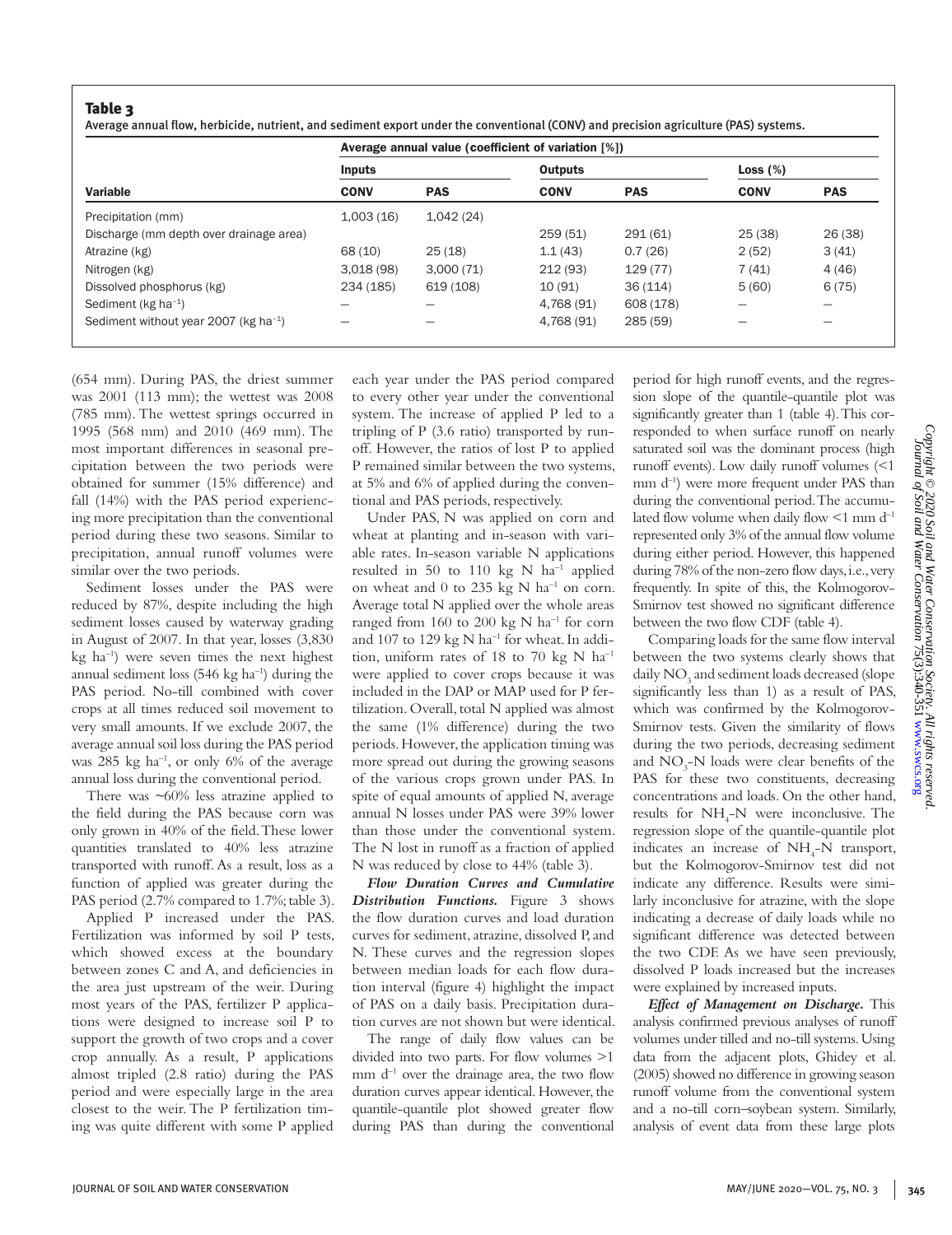

confirmed no difference between tilled and no-till cropping systems, with or without cover crops (Baffaut et al. 2015). Field-scale data did show some differences in discharge between this field during the conventional period and other fields with no-till management systems. However, different bio-physical characteristics of the fields (i.e., slope, slope length, and depth to clay) and differences in management prior to the experiment may have affected the results (Baffaut et al. 2015). In this study, the field was the same over the two periods, and the management prior to the conventional management period, which had been in place since 1981, was similar to the conventional man-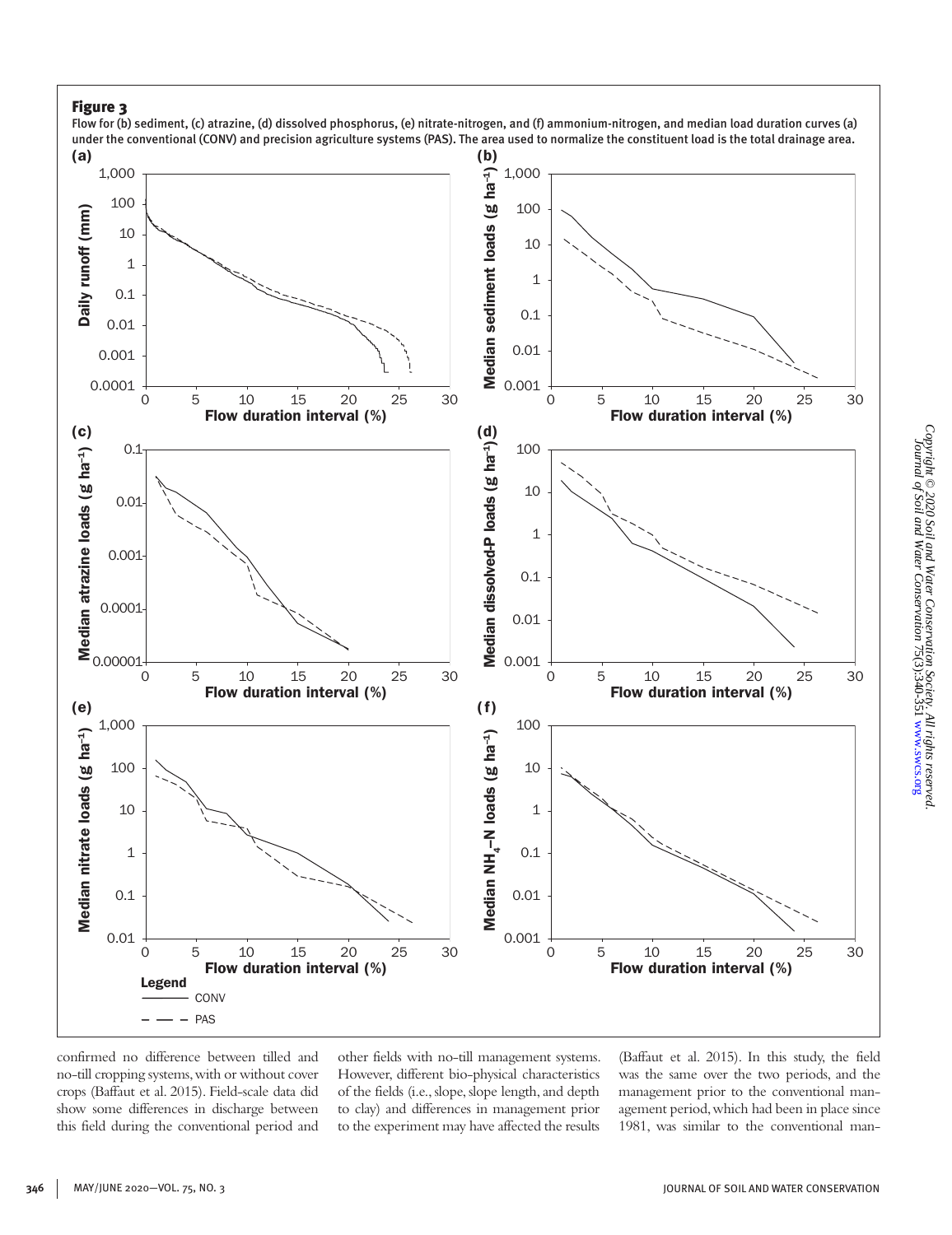## Figure 4

Quantile-Quantile plots of (a) daily flow and (b through f) loads for the conventional and precision agriculture systems. The area used to normalize the constituent load is the total drainage area, independent of the area treated or fertilized.



agement: soybean, grain sorghum, and wheat production under disc and cultivator tillage with inorganic fertilizers (Lerch et al. 2005). Thus, initial conditions at the beginning of the conventional and PAS periods were likely to be similar. While full soil characterization was not repeated in 2003, 1993 and 2003 field mean levels of P (29 and 31 kg P pentoxide  $[P_2O_5]$  $ha^{-1}$ , respectively), K (189 and 158 kg K<sub>2</sub>O  $ha^{-1}$ , respectively), and pH (6.1 and 6.3, respectively) confirm this assumption.

The increased frequency of daily runoff volumes  $\leq 1$  mm  $d^{-1}$  suggests that soil water content was greater during that period and led to excess water moving as subsurface flow resurfacing before getting to the field outlet, or captured by the foundation of the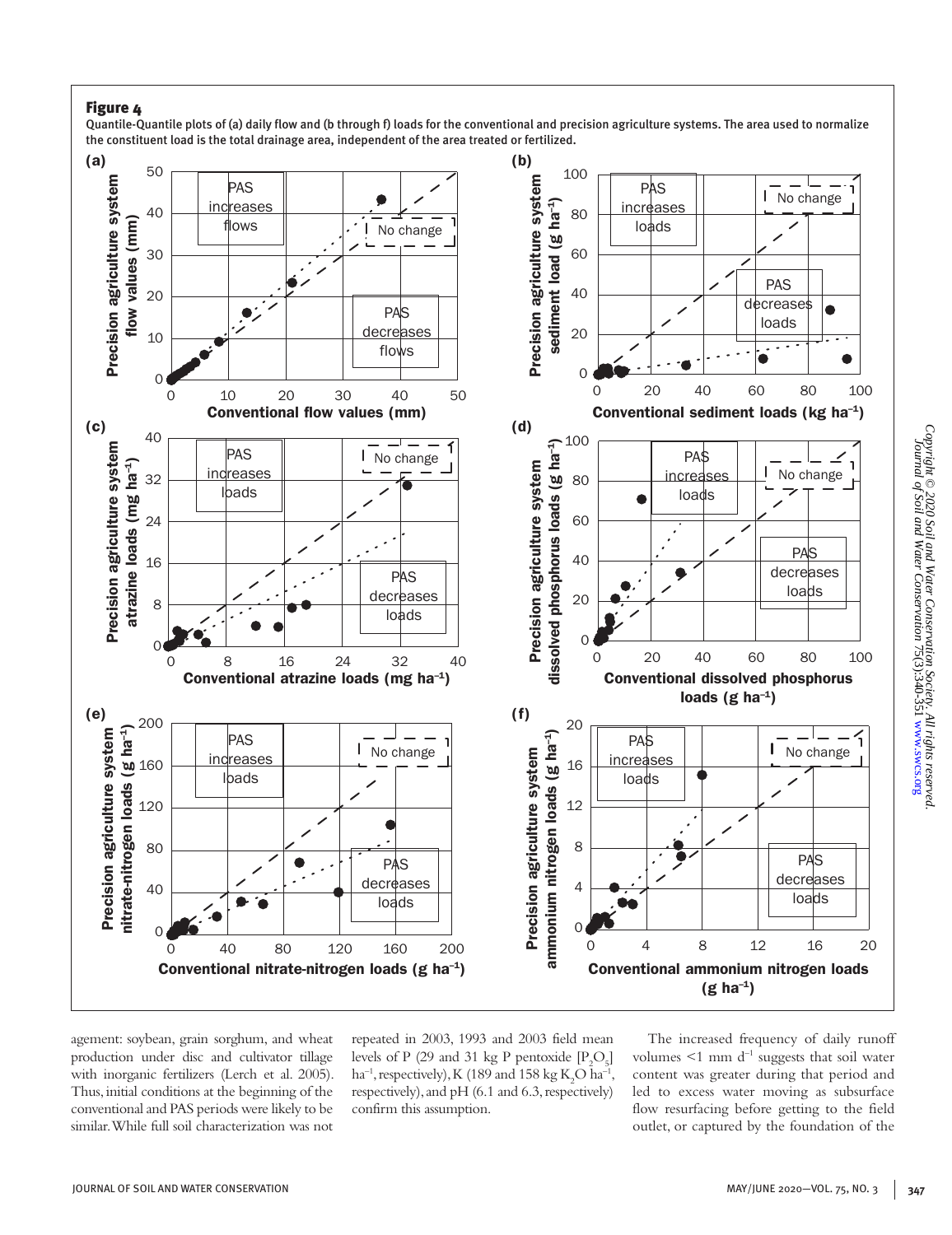## Table 4

Differences in daily precipitation, flow, and load distributions as indicated by the regression slopes of the quantile-quantile plots and the Kolmogorov-Smirnov test on cumulative distribution functions of daily values.

|                          | 95% confidence interval of the slope |                                                                                 |       |                           |                         |  |
|--------------------------|--------------------------------------|---------------------------------------------------------------------------------|-------|---------------------------|-------------------------|--|
| Variable                 | <b>Minimum</b>                       | <b>Maximum</b>                                                                  | $r^2$ | Slope value relative to 1 | Kolmogorov-Smirnov test |  |
| Precipitation            | 1.07                                 | 1.13                                                                            | 0.995 | Significantly greater     | Not different           |  |
| <b>Flow</b>              | 1.15                                 | 1.18                                                                            | 0.998 | Significantly greater     | Not different           |  |
| Sediment loads           | 0.14                                 | 0.24                                                                            | 0.656 | Significantly smaller     | Significantly different |  |
| Atrazine loads           | 0.56                                 | 0.79                                                                            | 0.814 | Significantly smaller     | Not different           |  |
| Dissolved P loads        | 1.38                                 | 2.31                                                                            | 0.649 | Significantly greater     | Significantly different |  |
| NO <sub>2</sub> -N loads | 0.51                                 | 0.63                                                                            | 0.913 | Significantly smaller     | Significantly different |  |
| $NHa-N$ loads            | 1.32                                 | 1.63                                                                            | 0.916 | Significantly greater     | Not different           |  |
|                          |                                      | Notes: P = phosphorus. $NO2-N$ = nitrate-nitrogen. $NH4-N$ = ammonium-nitrogen. |       |                           |                         |  |

weir. This result could indicate greater water holding capacity in the topsoil layer under PAS. However, studies on the plots adjacent to this field did not detect any significant differences in hydraulic conductivity in tilled and no-till systems (Jiang et al. 2007; Jung et al. 2007), or macroaggregate stability and bulk density (Veum et al. 2015). Similarly, Haruna et al. (2018) have detected no significant differences in bulk density or water holding capacity of the topsoil layer (20 cm) between tilled and no-till systems with and without cover crops on a somewhat poorly drained soil. Thus, the increase of interflow remains unexplained by supporting experiments and analyses. One possibility is that PAS did increase the duration of runoff events, suggesting that runoff velocity was reduced. Analysis of hydrograph dynamics has not been completed at this time.

*Effect of Management on Sediment Loss.*  The quantitatively largest impact of PAS on surface runoff water quality was the sharp reduction in sediment transport. Average annual losses were reduced by 87% (95% if we exclude 2007; table 3), and daily loads for similar discharge were reduced by 50% to 90%. These data demonstrated that no-till in combination with cover crops was very effective at reducing soil erosion on these soils. While no-till alone is very effective at reducing sediment losses (Verbree et al. 2010; Zeimen et al. 2006), our own observations on adjacent no-till corn–soybean plots over the 1991 to 2009 period showed that when no-till was implemented without cover crops, rills formed in the area of concentrated flow. These rills then increased in size with subsequent years unless they were flattened by localized tillage. Cover crops provided greater stability to the soil and prevented these rills from occurring. This is consistent with results from replicated plots on claypan soils by Zhu et al. (1989), who showed that cover crops

were a critical aspect for a successful no-till soybean crop when implemented on claypan soils: cover crops reduced soil loss from plots by 85% to 90% compared to the same no-till system without cover crops.

*Effect of Management on Herbicide Loss.* Water quality data from the adjacent replicated plots showed that atrazine losses were two to three times greater under the no-till corn–soybean system than when the chemical was incorporated into the soil by tillage (Ghidey et al. 2005). A modeling study based on the same plots corroborated the finding over a 14-year long simulation period (Baffaut et al. 2019). The result was confirmed at field scale by contrasting losses from this field under conventional management to a field under no-till corn–soybean during a subset of the conventional period (1997 to 2001). Lerch et al. (2013) also reported significantly greater atrazine losses in runoff from a claypan soil when comparing a no-till system to two tilled treatments in which atrazine was incorporated. Thus we expected treated area atrazine losses to be two to three times as high as during the conventional period. During PAS, the treated area was 40% of the field. The overall total applied amount was 37% of what had been applied during the conventional period because of varying application rates from year to year as a result of the split application. Based on these inputs and the conclusions derived from these previous studies, we expected losses to be 74% to 111% of what was lost during the conventional period. Yet, average annual losses were only ~60% and daily losses were 56% to 79% of those under the conventional system (table 4). Expressed as a fraction of applied, losses were only 60% greater (2.7% versus 1.7%; table 3 and figures 3 and 4) as opposed to 100% to 200% as expected from previous studies. Overall, the

no-till PAS did not increase atrazine losses in runoff as much as expected.

One reason was the placement of atrazine on the far end of the field (zone C), relative to the monitoring weir. Under the zone management approach used, the remainder of the field was in wheat (zones A and B) during the vulnerable atrazine transport period from April through June (Lerch et al. 2011b). Thus, atrazine had to move from the south end of the field, by either surface runoff or interflow, through the growing wheat, which functioned as an effective vegetative buffer strip that retained atrazine in the field. Further, the wheat area was greater than that of the corn, creating a source-to-buffer-area ratio of <1:1. On claypan soils, grass buffers are estimated to reduce atrazine transport by 15% to 21% at source-to-buffer-area ratios up to 20:1 (Lerch et al. 2017) through a combination of runoff infiltration and herbicide adsorption (to plant residues and surface soil). In that study, the role of adsorption was greater than infiltration, demonstrating that vegetative buffers are effective for poorly drained soils with limited infiltration or when saturated. Since PAS did not decrease runoff on an annual basis compared to the conventional system, increased infiltration may have been limited as a retention mechanism. However, if the PAS did indeed reduce runoff velocity (figure 3; runoff flow duration curves), this allowed more time for atrazine to interact with crop residues and surface soil, presumably leading to greater atrazine adsorption and retention in the field compared to that previously observed for conventional no-till systems (i.e., corn grown on whole field or plot).

Once retained in the wheat, the atrazine may have also degraded faster in the soil. Grasses have been shown to increase atrazine degradation in the rhizosphere by a combination of stimulated microbial activity and production of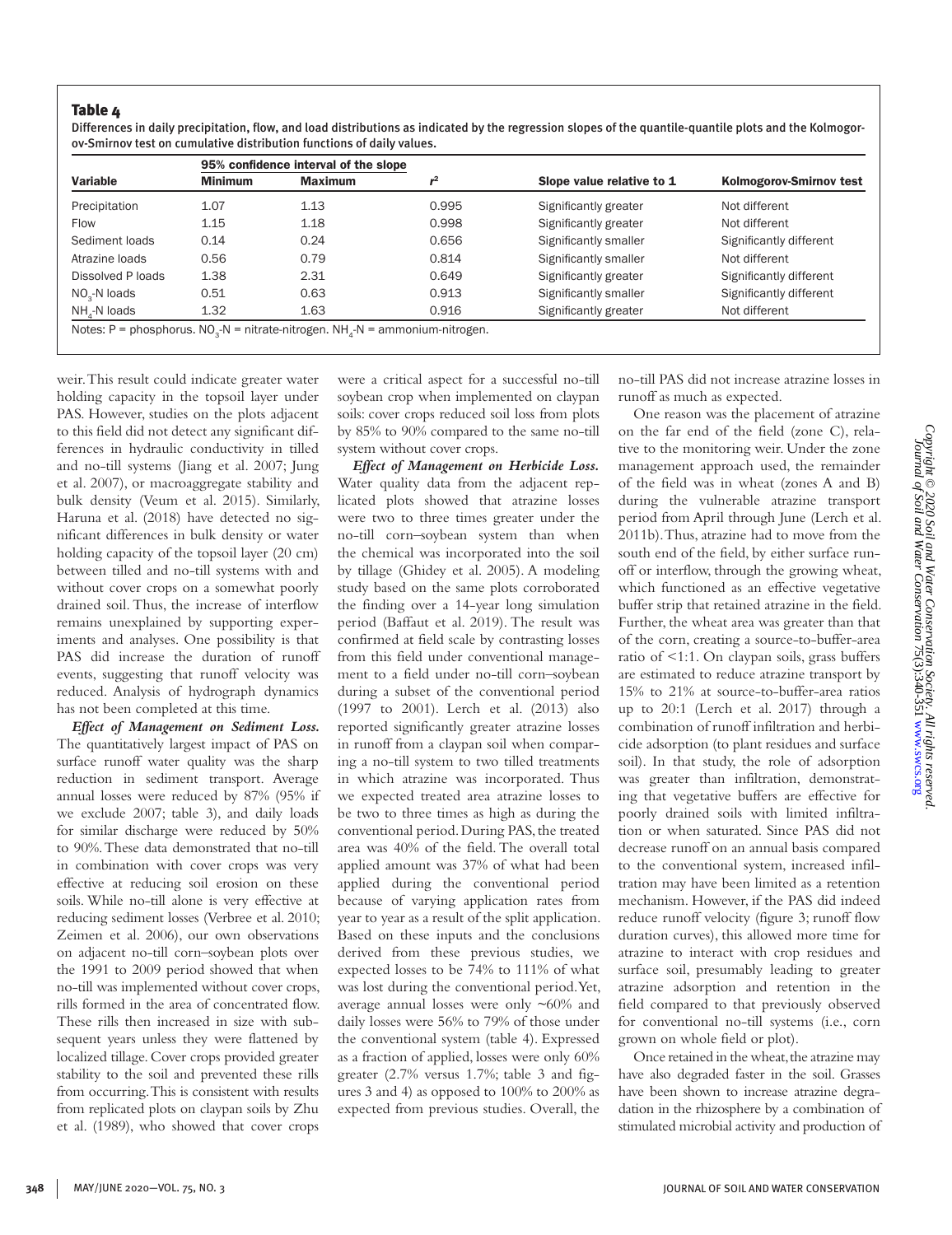atrazine degrading phytochemicals (Willett et al. 2016). Members of the *Poacea* family, which includes wheat, have been documented to produce benzoxazinone compounds that can nonenzymatically degrade atrazine (Niemeyer 2009; Willett et al. 2016). Long-term atrazine usage on this field may have also resulted in microbial adaptation and accelerated atrazine degradation in soil over time as has been widely documented (Krutz et al. 2010; Lerch et al. 2017). The 2008 soil assessment (Veum et al. 2015) showed that no-till and cover crops increased microbial biomass carbon (C) by 64%. Microbial biomass C represents an estimate of the microbial population that is available to decompose residues and organic compounds (Vance et al. 1987). The process of adaptation occurs quickly (Zablotowicz et al. 2007), and atrazine half-life in soil can decrease from 60 to 120 days in nonadapted soil to 1 to 12 days in adapted soil (Krutz et al. 2010; Lerch et al. 2017). Atrazine has been applied to this field 11 times since 1993, and microbial adaptation and accelerated degradation in this field are probable.

Finally, there also might have been greater adsorption of atrazine to soil caused by the increased soil organic C content of the topsoil layer under PAS. The 2008 soil assessment (Veum et al. 2015) showed that no-till and cover crops increased organic C in the top 5 cm of soil by 60%. Soil organic matter at the soil surface does increase adsorption of atrazine to soil particles (Ben-Hur et al. 2003), and decrease its ability to move with surface runoff.

*Effect of Management on Phosphorus Loss.* Many studies report greater dissolved P losses from no-till grain systems compared to tilled ones because the fertilizer remains available on the soil surface instead of being incorporated by tillage: Smith et al. (2015) reported growing season losses 2 to 4.5 times those from tilled systems, and Verbree et al. (2010) reported losses 2 to 9 times greater for no-till. With little reduction of runoff on claypan soils, not incorporating P only increases the amount picked up by runoff (Zeimen et al. 2006). Modeling results on the plots adjacent to this field showed that no-till would double dissolved P losses (Baffaut et al. 2019). As we have seen before, PAS resulted in 2.8 times as much P applied than during the conventional period. Based on published studies and with almost 3 times as much P applied, we expected the losses to increase by as much as a factor of 6. Yet, annual dissolved P losses increased by a ratio of only

3.6 (an increase comparable to the increase in inputs), and daily losses for similar discharge increased by 38% to 131%.

Phosphorus applications during the PAS period were spread out during the year instead of being coordinated with planting operations in April or May, just ahead of the period with the highest risk for runoff. While some P was still applied in April or May from 2004 to 2014 with the starter fertilizer, buildup applications were scheduled in October after corn or soybean harvest, when the ground was clear and runoff less likely. In 2005, an October application was not feasible and it occurred in February of 2006. Risk of P runoff losses is greatest immediately after application (Smith et al. 2018). For three of the four conventional period P applications, runoff occurred within one week of P application. The fourth one was followed by a 90 mm event nine days after application. In contrast, no runoff event occurred within one week of any of the fall or winter P applications during the PAS period. Some did follow the spring applications, but the applied amounts were much smaller. Fall and winter P applications are problematic in regions where soils may freeze, which includes Missouri. Frozen conditions were considered in scheduling the February application, and soil temperatures were always >0°C. In Missouri, the long, warm, and dry autumns provide opportunities for P buildup at a time of minimal risk of runoff. In addition, the presence of growing wheat and cover crops increased evapotranspiration and P uptake and further decreased the likelihood of P loss with runoff. This helped explain identical P loss as a fraction of applied in spite of not incorporating the fertilizer.

The increased P sorption to soil may also explain the lower than expected P losses. In the 2008 soil quality assessment (Veum et al. 2015), the no-till system with cover crops resulted in increased soil organic C, which increases the affinity of P to soil particles similarly to herbicides. Indeed, the same soil quality assessment found 33% less extractable P under the no-till system with cover crops than under the conventional system.

*Effect of Management on Nitrogen Loss.*  Applied UAN consists of 50% urea, 25% NH<sub>4</sub>-N, and 25%  $NO_3$ -N. Ammonium-N typically does not remain in the soil very long because of the nitrification and volatilization processes. Additionally, when soil water content is near saturation, denitrification can occur. During the PAS period,  $NO<sub>3</sub>$ -N daily losses in runoff were significantly smaller (about half) than the losses observed during the conventional period (table 4). Ammonium-N losses in runoff were greater during the PAS period than during the conventional period according to the quantile-quantile plots. The Kolmogorov-Smirnov test showed no significant change. Zhu et al. (1989) also found less  $\rm NO_3\text{-}N$  and more  $NH_{4}$ -N in surface runoff when comparing losses from a soybean field with and without cover crops. As in this study, the field was underlain by a soil with a claypan within its profile.

All N transformation processes (nitrification, volatilization, denitrification, and immobilization) were likely taking place, but in varying degrees during both management periods. These processes largely are governed by timing, amount, placement, and source of N fertilization; C:N ratio of plant residues and the degree of incorporation of these residues into the soil; and soil water and its impact on soil oxygen (O). Aspects of all these processes were different between the two management systems contrasted in this investigation. As seen previously, the higher frequency of low flow days  $\leq 1$  mm d<sup>-1</sup>) under PAS suggests that soil water content was greater during that period. Anaerobic conditions may have been more frequent, which, among other things, prevent nitrification and promote denitrification. With less nitrification, more  $NH_{4}$ -N and less  $NO_{3}$ -N was available for transport by surface runoff and subsurface flow.

In addition, during the conventional period, N fertilizer was applied in April at planting, a period that is near the beginning of the high runoff period (April to June). Thus, there is high potential for loss of N with runoff and subsurface flow. During PAS, some N was applied in April, but less. The side-dress application occurred in June, when plants are waist high and dewater the soil profile more effectively, and precipitation events start to decrease in magnitude and frequency. The timing of the N application may have contributed to overall lower losses of  $NO<sub>3</sub>-N$  during the PAS period.

Cover crops may also have had an effect on the availability of N in the soil profile. Farm managers use cover crops in part because these crops can capture excess N remaining in the soil when grown following a harvested cash crop, and immobilize it in their biomass when it would otherwise leach through the soil. That N is then released when the cover crops are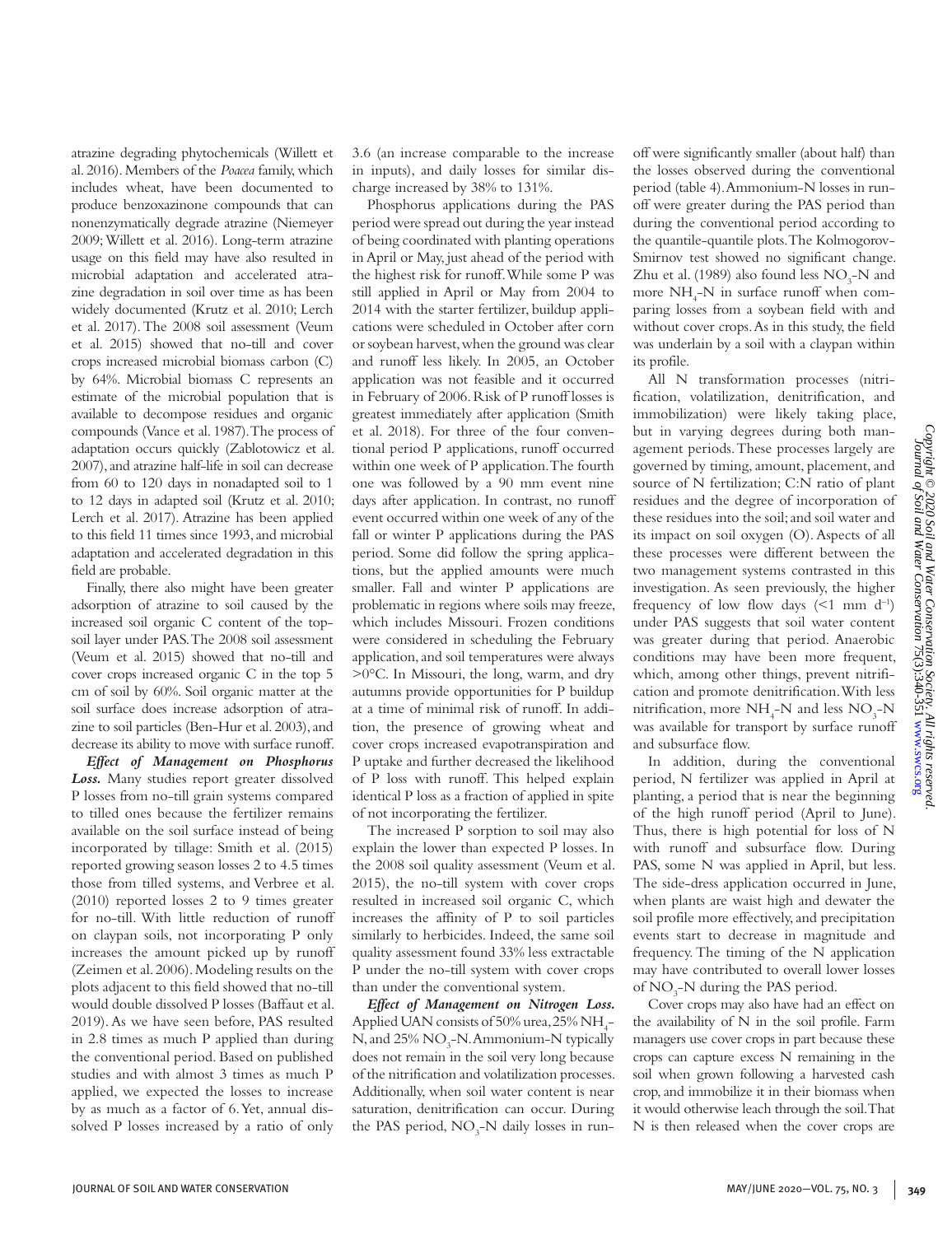killed. Thus cover crops reduce the availability of  $\mathrm{NO}_3$  in the soil profile and the likelihood of transport by surface and subsurface flow.

*Toward an Improved Management System.*  The PAS showed significant benefits in terms of reduced sediment and  $\mathrm{NO}_3$  losses in runoff. Anticipated trade-offs between sediment reductions and increases in atrazine and dissolved P were not observed. One challenge with PAS was the increasingly difficult management of weeds where soybean and wheat were grown, because of herbicide resistance of weeds like amaranth (*Amaranthus palmeri*). The problem did not occur where corn was grown because atrazine was applied every other year. The zonal management also complicated the organization and timing of field operations. A solution may be to switch to a three-year no-till corn–soybean–wheat with cover crops, variable rates of fertilizers, and split applications of atrazine. This aspirational system would combine the advantages of single crops across the whole field with the ability to apply atrazine once every three years to manage weed resistance.

Without the presence of a large area in wheat to trap and decay atrazine and its derivatives, atrazine losses may increase. To avoid this possibility, a rotary harrow could be used to incorporate the chemical into the first 5 cm of soil without significantly disturbing the residue cover. Lerch et al. (2013) showed that such incorporation can significantly reduce herbicide losses compared to a no-till system, without significantly increasing soil losses. Such a compromise could be beneficial for other chemicals as well: other herbicides and P fertilizer in particular. In addition, a vegetated buffer placed at the outlet of the field could further reduce sediment-bound and dissolved herbicides by trapping sediment, increasing infiltration, and increasing adsorption of the chemicals. A source-to-buffer-area ratio of 20:1 would amount to 1.6 ha of perennial grasses at the bottom of the field.

In this study, all but the starter N fertilizer was surface applied, and a stabilizer was added to control volatilization of urea. Plant uptake could only occur after precipitation and infiltration moved N into the root zone. However, precipitation also increased the risk of loss by runoff. Subsurface placement of N at planting and in season would decrease the potential for volatilization and transport by runoff, and make the fertilizer readily available to the plants. This would require appropriate equipment for doing so, especially in-season when plants are knee high or taller. Costs will certainly affect this decision.

## Summary and Conclusions

After 11 years of conventional management in a 36 ha field, productivity data led to the definition of two main management zones: wheat and soybean in 60% of the field, and corn and soybean in the remaining 40%. Additionally the system included no-till, cover crops, atrazine split-applications based on weed pressure, variable N rates, and variable rates of fall-applied P. As expected, the system resulted in greatly reduced sediment losses (87% less). While plot-scale experimental and modeling studies suggested that no-till would result in increased herbicide and dissolved P losses, the assessment showed lower losses than expected. Overall N losses decreased by 40% but  $\rm NO_3\text{-}N$  and  $\rm NH_4\text{-}N$  behaved differently:  $NO_3$ - $N$  losses decreased by ~57% while NH4 -N losses increased by 47%. Conclusions from plot-scale experiments were consistent with these results: increased adsorption caused by gains in soil organic C at the soil surface resulting from no-till and cover crops, adaptations of microorganisms to atrazine, and the wheat area functioning as a buffer for herbicides applied at the top end of the field. Other not-specifically tested explanations included fertilizer applications when runoff risk was lower, and uptake of nutrients by the cover crops. These results demonstrate the benefits of a comprehensive conservation plan that includes multiple practices, some counteracting the negative aspects of others.

The results obtained during the 11 years of the PAS and the farming experience gained led to the proposal for an aspirational system: a three-year no-till corn–soybean–wheat with cover crops, variable rates of fertilizers, split applications of atrazine, incorporation of agrichemical inputs with a rotary harrow, 1.6 ha of perennial grasses at the bottom of the field functioning as a buffer, and subsurface N application. Some of these aspects have been implemented and future analyses will determine their benefits.

#### Acknowledgements

The authors sincerely thank numerous USDA and University of Missouri personnel for assisting in the establishment, maintenance, and management of the field used in this study, in the associated monitoring infrastructure, and in the collection and chemical analysis of water samples. We gratefully acknowledge that partial funding for this research

was provided by the USDA Natural Resources Conservation Service Conservation Effects Assessment Project Watershed Assessment Studies and the USDA–CSREES (now National Institute for Food and Agriculture) National Integrated Water Quality Program–Conservation Effects Assessment Project (CEAP) (Grant no. 2005-51130-02380). This research was also supported by the USDA Agricultural Research Service (ARS) Long-Term Agroecosystem Research network, and ARS National Program 211.

### Disclaimer

Mention of trade names or commercial products in this article is solely for the purpose of providing specific information and does not imply recommendation or endorsement by the USDA.

#### References

- Baffaut, C., F. Ghidey, R.N. Lerch, N.R. Kitchen, K.A. Sudduth, and E.J. Sadler. 2019. Long-term simulated runoff and water quality from grain cropping systems on restrictive layer soils. Agricultural Water Management 213:36-48.
- Baffaut, C., F. Ghidey, K.A. Sudduth, R.N. Lerch, and E.J. Sadler. 2013. Long-term suspended sediment transport in the Goodwater Creek Experimental Watershed and Salt River Basin, Missouri, USA. Water Resources Research 49.
- Baffaut, C., E.J. Sadler, and F. Ghidey. 2015. Long-term agroecosystem research in the Central Mississippi River Basin: Goodwater Creek Experimental Watershed flow data. Journal of Environmental Quality 44(1):18-27.
- Ben-Hur, M., J. Letey, W.J. Farmer, C.F. Williams, and S.D. Nelson. 2003. Soluble and solid organic matter effects on atrazine adsorption in cultivated soils. Soil Science Society of America Journal 67(4):1140-1146.
- Blanchard, P.E., and R.N. Lerch. 2000. Watershed vulnerability to losses of agricultural chemicals: Interactions of chemistry, hydrology, and land-use. Environmental Science and Technology 34(16):3315-3322.
- Bosch, D.D., C.C. Truman, T.L. Potter, L.T. West, T.C. Strickland, and R.K. Hubbard. 2012. Tillage and slope position impact on field-scale hydrologic processes in the South Atlantic Coastal Plain. Agricultural Water Management 111:40-52.
- Cunnane, C. 1978. Unbiased plotting position: A review. Journal of Hydrology 37:205-222.
- Haruna, S.I., N.V. Nkongolo, S.H. Anderson, F. Eivazi, and S. Zaibon. 2018. In situ infiltration as influenced by cover crop and tillage management. Journal of Soil and Water Conservation 73(2):164-172, doi:10.2489/jswc.73.2.164.
- Helmers, M.J., X. Zhou, H. Asbjornsen, R. Kolka, M.D. Tomer, and R.M. Cruse. 2012. Sediment removal by prairie filter strips in row-cropped ephemeral watersheds. Journal of Environmental Quality 41(5):1531-1539.
- Jiang, P., S.H. Anderson, N.R. Kitchen, E.J. Sadler, and K.A. Sudduth. 2007. Landscape and conservation management effects on hydraulic properties of a